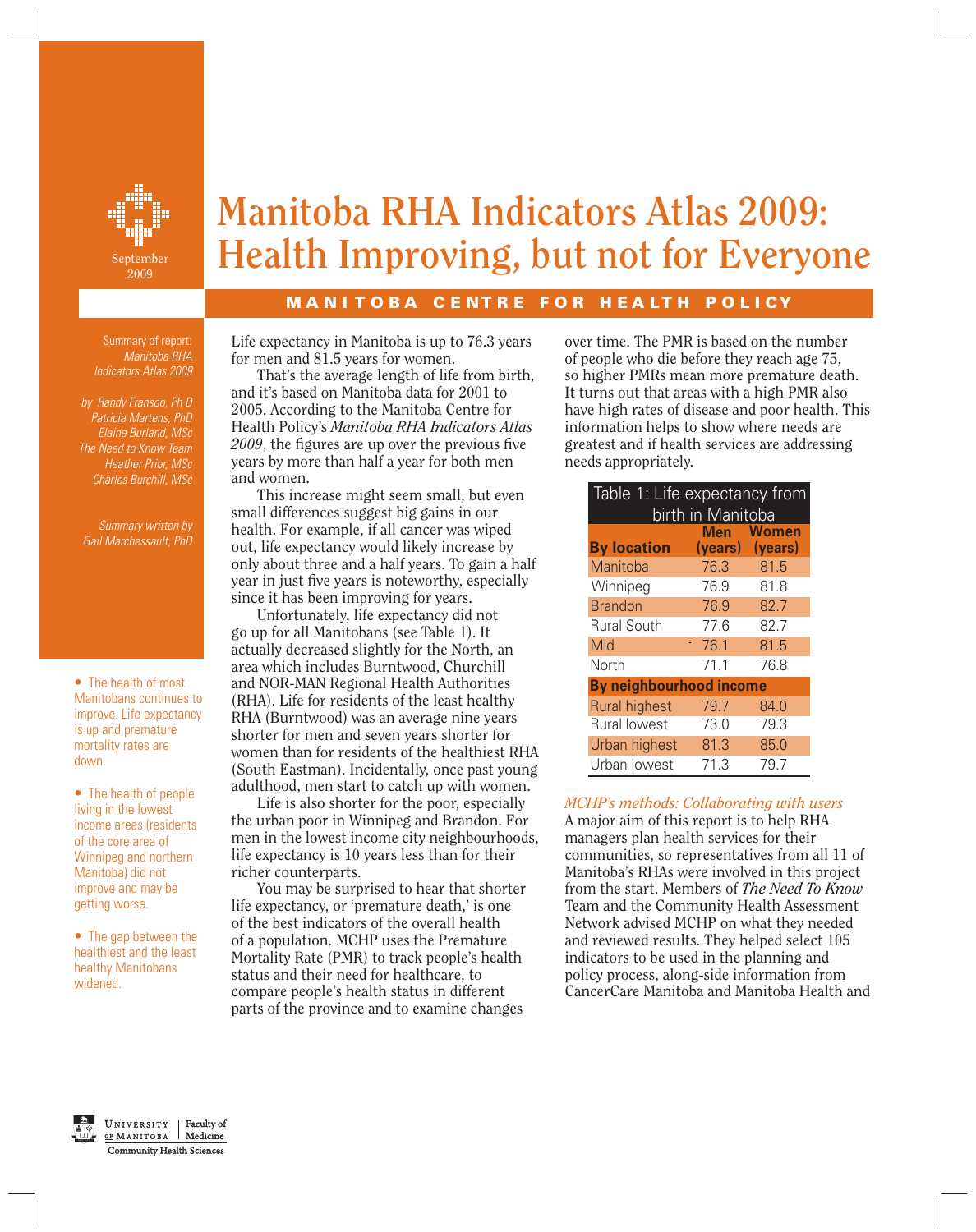Healthy Living. For an idea of what's in the 2009 Atlas, see Fast Facts, next page.

 This report updates an earlier atlas published in 2003. Similar to that report, it takes a population-based approach. Results are based on routinely collected administrative data available anonymously for almost all Manitoba residents. Indicators are based on contacts with the healthcare system, for example, a doctor's visit or hospitalization. Indicators are reported according to where people live and for two time periods (usually 2000/01 and 2005/06).

 However the last chapter is based on a random sample of Manitobans who participated in the Canadian Community Health Survey conducted by Statistics Canada. Unlike the rest of the report, it does not include people living in First Nations communities.

 Comparing results for RHAs or districts within an RHA is one way to highlight which programs are doing well and which ones need some attention. However, if one RHA has more seniors while another has more children, you would expect patterns of disease and healthcare use to be quite different. To allow fair comparisons between areas and over time, MCHP adjusted results as if each area had the same proportion of old and young; men and women. For example, when not adjusted, Burntwood RHA's stroke rate did not seem out-of-line compared to the provincial average. However, when its youthful population was taken into account, stroke rates were more than double the Manitoba average. The altered view of risk could have important implications for health programs.

 Wherever possible, results are given for all 11 RHAs and their districts or neighbourhoods, three larger areas (North, Mid, Rural South) and the entire province. Results are also reported by neighbourhood income. This is a vast amount of information, so some of it is on the website rather than in the published report.

### *Top three causes of death differ by age and area*

Circulatory diseases (including heart disease and stroke) remained the most common cause of death in Manitoba, although they accounted for a lower proportion than in the last atlas. Cancer and respiratory diseases came next.

| Table 2: Top causes of death, 2001-2005 |                                                             |                  |                                                                   |  |  |  |  |  |
|-----------------------------------------|-------------------------------------------------------------|------------------|-------------------------------------------------------------------|--|--|--|--|--|
| <b>Cause of</b><br>death                | <b>All deaths</b><br>in Manitoba deaths in<br>$(%)^{\circ}$ | <b>Premature</b> | <b>Premature</b><br>deaths in<br>Manitoba $(\%)$ the North $(\%)$ |  |  |  |  |  |
| Circulatory                             | 33.6                                                        | 24.6             | 20.2                                                              |  |  |  |  |  |
| Cancer                                  | 27.2                                                        | 36.0             | 20.9                                                              |  |  |  |  |  |
| Respiratory                             | 8.1                                                         | 5.1              | 5.6                                                               |  |  |  |  |  |
| Injury                                  | 6.4                                                         | 12.0             | 23.5                                                              |  |  |  |  |  |

Together, these three accounted for almost 70% of deaths in Manitoba (see Table 2).

 Looking at premature deaths in Manitoba, injuries become much more prominent. For those under age 75, cancer was the leading cause of death, followed by circulatory diseases and injuries. In the North, injury caused almost a quarter of premature deaths, followed by cancer and circulatory diseases.

#### *Tracking trends in disease*

There were dramatic downward trends for strokes, heart attacks and diabetes-related lower-limb amputations (see Table 3). Stroke rates went down by almost 25%. Heart attacks and amputations were down roughly 13% each. There were almost 2,000 fewer strokes and 1,000 fewer heart attacks over the five years ending in 2005/06 compared to the previous five-year period. The number of diabetes-related amputations actually increased, but the rate dropped because the number of people diagnosed with diabetes increased more.

 Some of this reduction in life-threatening events was likely due to enhanced screening and early detection. Over the same time period, there were 38,500 more people diagnosed with hypertension, 19,000 more with diabetes and 11,000 more with osteoporosis. At first glance this might seem like bad news. The increased diagnoses cannot be explained by the fact that people are living longer. After age-and sex-adjusting, the increases remained in the neighbourhood of 15-30%. However, if the increases were due to earlier detection, there's potential to prevent some serious complications and premature death down the road.

 Although decreases in arthritis, ischemic heart disease and respiratory disease were small, these sometimes affected many people. For example, because arthritis is so common, a tiny drop in prevalence meant 3,375 fewer arthritis sufferers.

Over the five years studied, one in 10 seniors over age 55 experienced dementia, and almost a quarter of people over age 10 had a diagnosis of one or more of five mental illnesses in a cumulative index. The increase in the rate of this index was driven by depression and anxiety, since the other components either went down (substance abuse) or remained stable (personality disorders and schizophrenia).

 Most disease rates were highest for residents of the lowest income neighbourhoods, especially in the core area of Winnipeg and in northern Manitoba. Obviously, disease trends affect healthcare use. Tracking health status and healthcare use together is an important way to evaluate how well services meet needs.

#### *Tracking trends in healthcare use*

People with poorer health probably need more healthcare. People living in the least healthy and lowest income areas received more hospital care, more of some surgical procedures and a greater variety of prescriptions.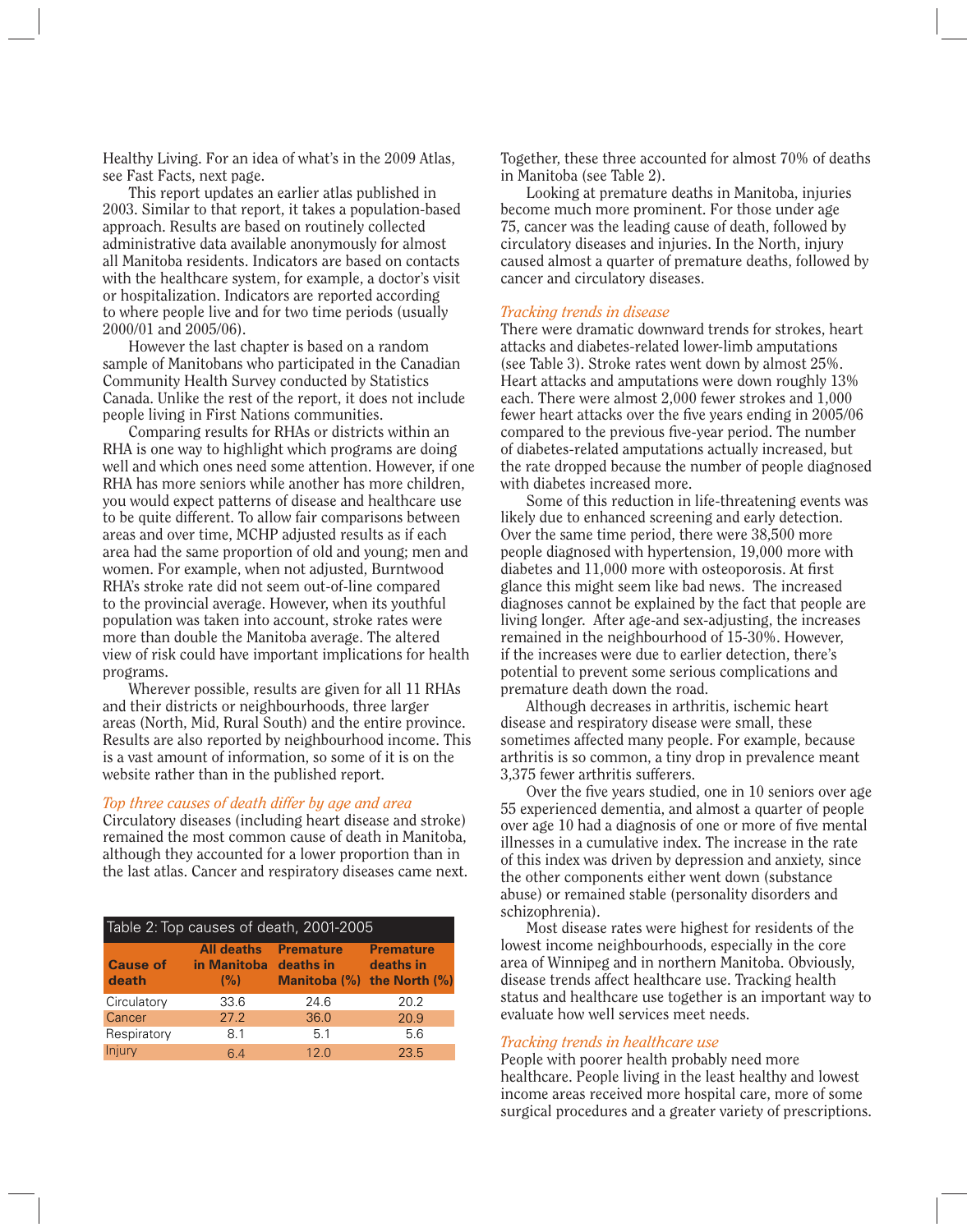# **Fast Facts**

The 2009 Atlas covers a lot of ground. To give you a taste of what is in the report, here's a "did you know" type of fact from each chapter. Unless indicated, results are for 2005/06.

#### *Demographics*

*•* The North had more children than the rest of Manitoba (40% versus 28%) and fewer seniors (5% versus 14%).

#### *Population health status and mortality*

*•* About 40% of all deaths were premature, i.e., they occurred before age 75.

#### *Prevalence of physical illness*

*•* Asthma prevalence increased until the late 1990s while bronchitis decreased after 1994/95. What used to be labelled bronchitis may now be called asthma.

#### *Mental illness*

*•* Depression, anxiety and dementia were the three most common mental illnesses. **in home care**

#### *Physician services*

*•* Manitobans visited a doctor an average of almost five times a year, not very different than in the last atlas. Over time, children and young adults visited their doctor a little less, while seniors visited a little more.

### *Hospital services*

*•* The downward trend in hospitalizations and length of

stays slowed down from prior reports, suggesting rates are stabilizing.

#### *High profi le surgical and diagnostic services*

• Over the five years measured, MRI scan rates doubled, while hip and knee replacements increased by 28% and 39%, respectively. Heart bypass and cataract surgery rates, however, appear to be levelling off.

#### *Use of home care services*

*•* More people used home care, but for about the same length of time as in the past.

#### *Use of personal care homes*

*•* Fewer people used nursing homes; waiting times to enter fell; and average stays were shorter. Given our aging population, this likely means that people are living at home longer. The increasing availability of home care services supports this positive trend.

#### *Preventive and other services*

- Over one in 10 Manitobans called Health Links / Info Sante for health advice over a two-year period. Use was uneven though, with 17.4% of Winnipeggers but only 3.7% of Burntwood residents calling the toll-free line.
- Two-thirds of seniors  $(65+)$  got a flu shot in  $2005/06$ . This is up from five years earlier but there's still room for improvement.

#### *Prescription drug use*

*•* Although the proportion of people prescribed at least one drug was stable at 68%, the average number of different drugs prescribed went up from 3.6 to almost four in 2005/06.

#### *Quality of primary care*

**Residents of lower income** areas were less likely to get recommended follow-up care for diabetes and heart attacks.

# **82.6% visited a doctor**

**68.3% got a prescription**

## **Every Year in Manitoba**

*Results from the Canadian Community Health Survey (2000-05)*

- More than one in five Manitobans over age 12 said they currently smoke (22.7%). Almost as many  $(17.5%)$  reported having five or more alcoholic drinks at least once a month. The smoking rate was slightly higher than the national average, while drinking was lower. And both were associated with health status – the greater the smoking and drinking rates, the poorer the health status.
- Contrary to most reports, low-income residents had higher physical activity levels than high-income residents. This is likely because work, travel and leisure-time activities were included in the tally, whereas most studies use only leisure-time activity.

**7.0% hospitalized**

**3.2%** 

**12.7% of 75+ in PCH**